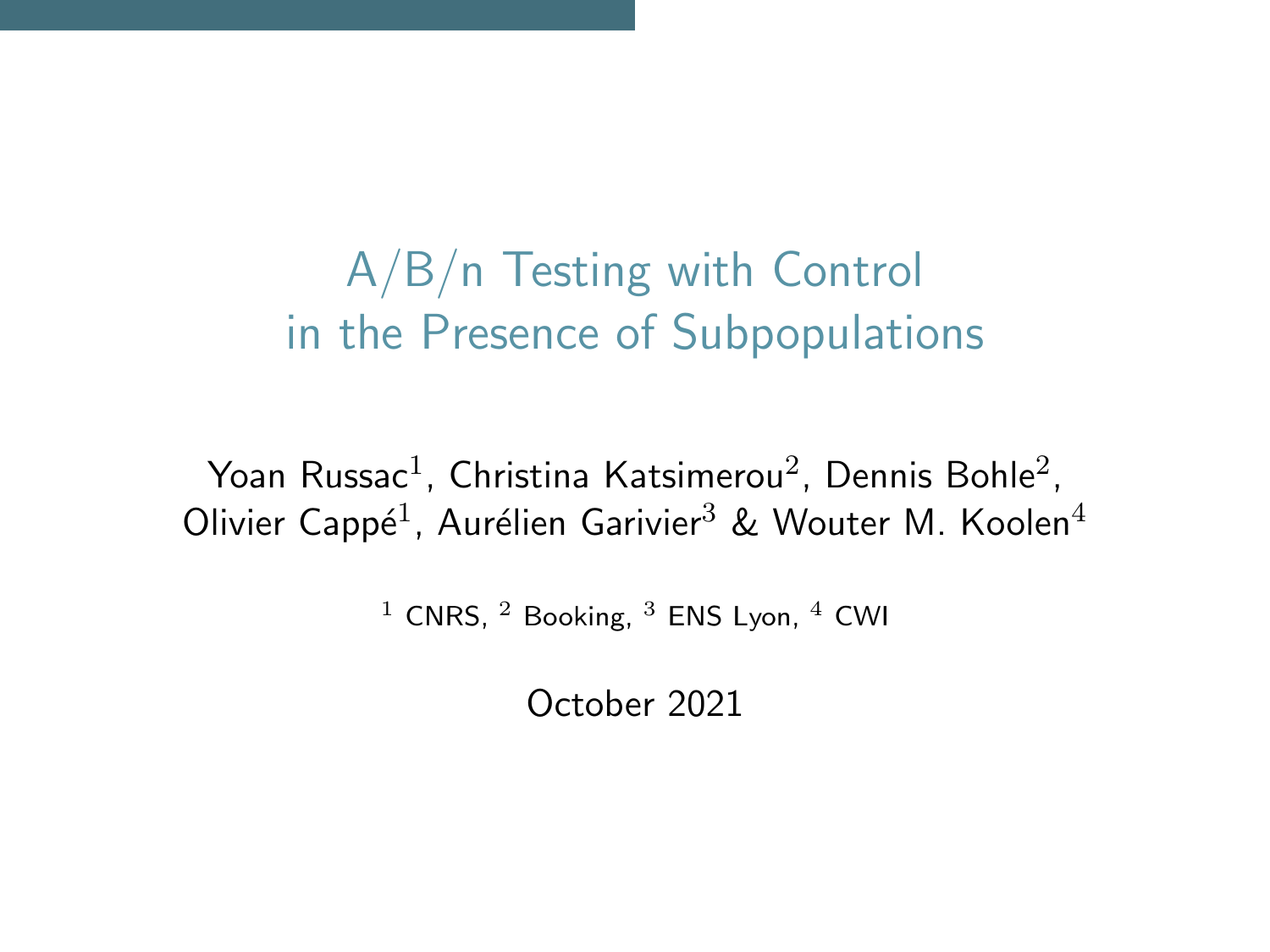## <span id="page-1-0"></span>Roadmap

### 1 [The ABC-S Problem](#page-1-0)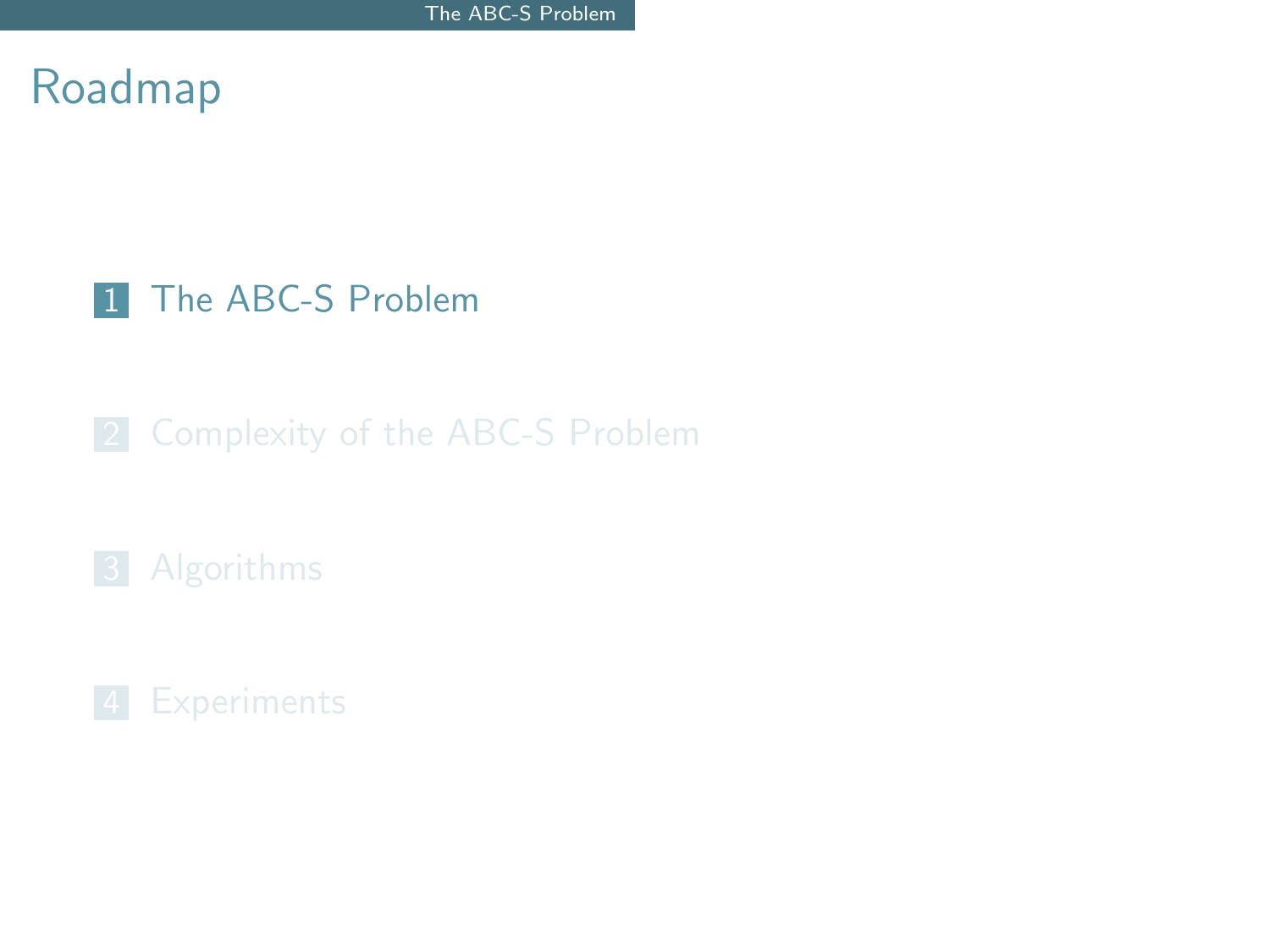# A/B/n Testing

The pure exploration setting in which  $K \geq 2$  options are (blindly) proposed to users, in order to identify the subset of competitive options

In the fixed confidence setting: for a risk level  $\delta$  the probability of returning a wrong answer must be  $\leq \delta$ 

We aim to optimize adaptively both

- $\blacksquare$  the allocation of options to users
- **the stopping time of the A/B/n experiment**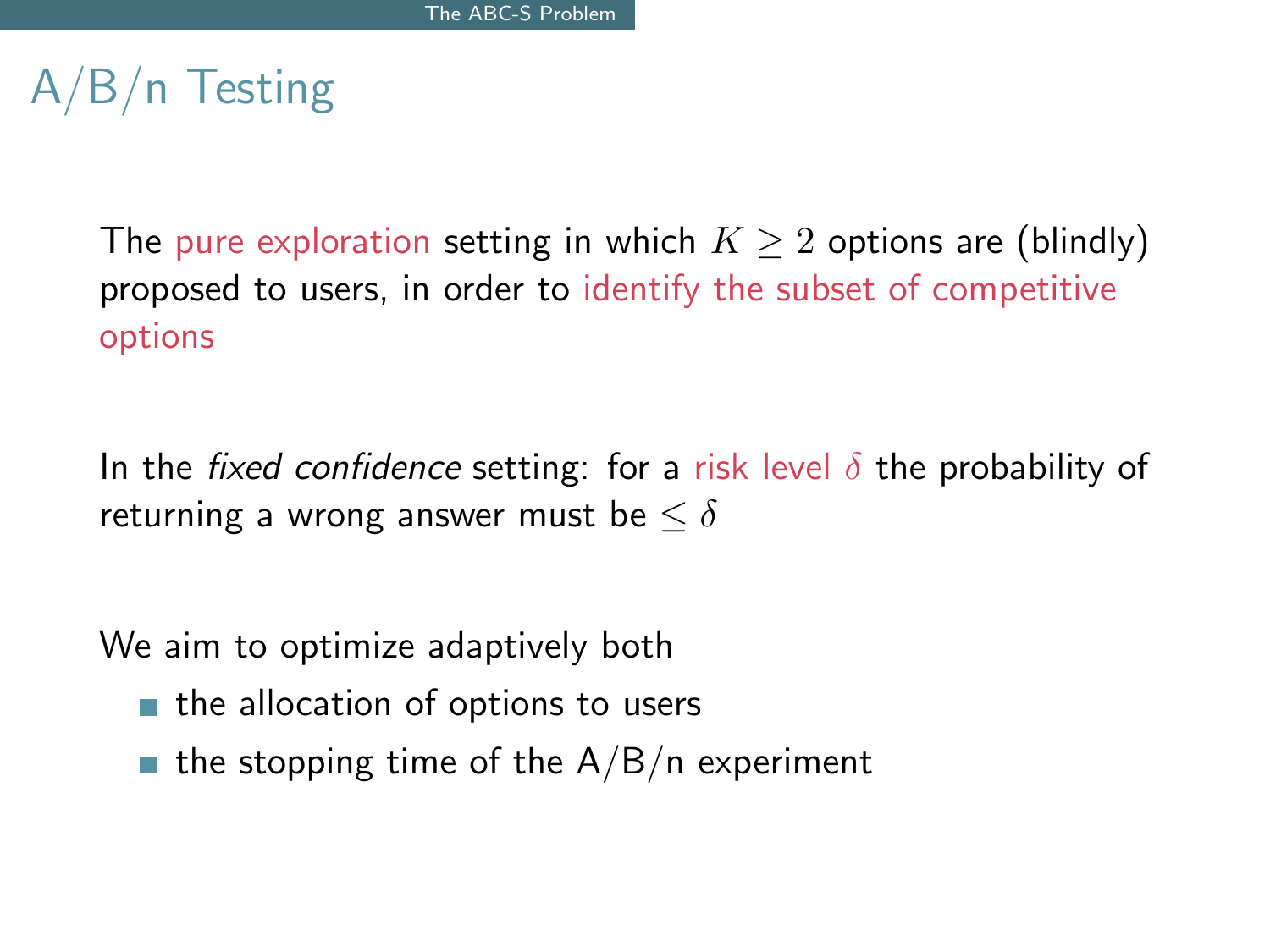# A/B/n testing with Control

The baseline is given by an additional control arm (with index  $k = 0$ ), whose value is also unknown.



 $\neq$  best arm identification  $\neq$  thresholding bandit (identify the arms above a known level)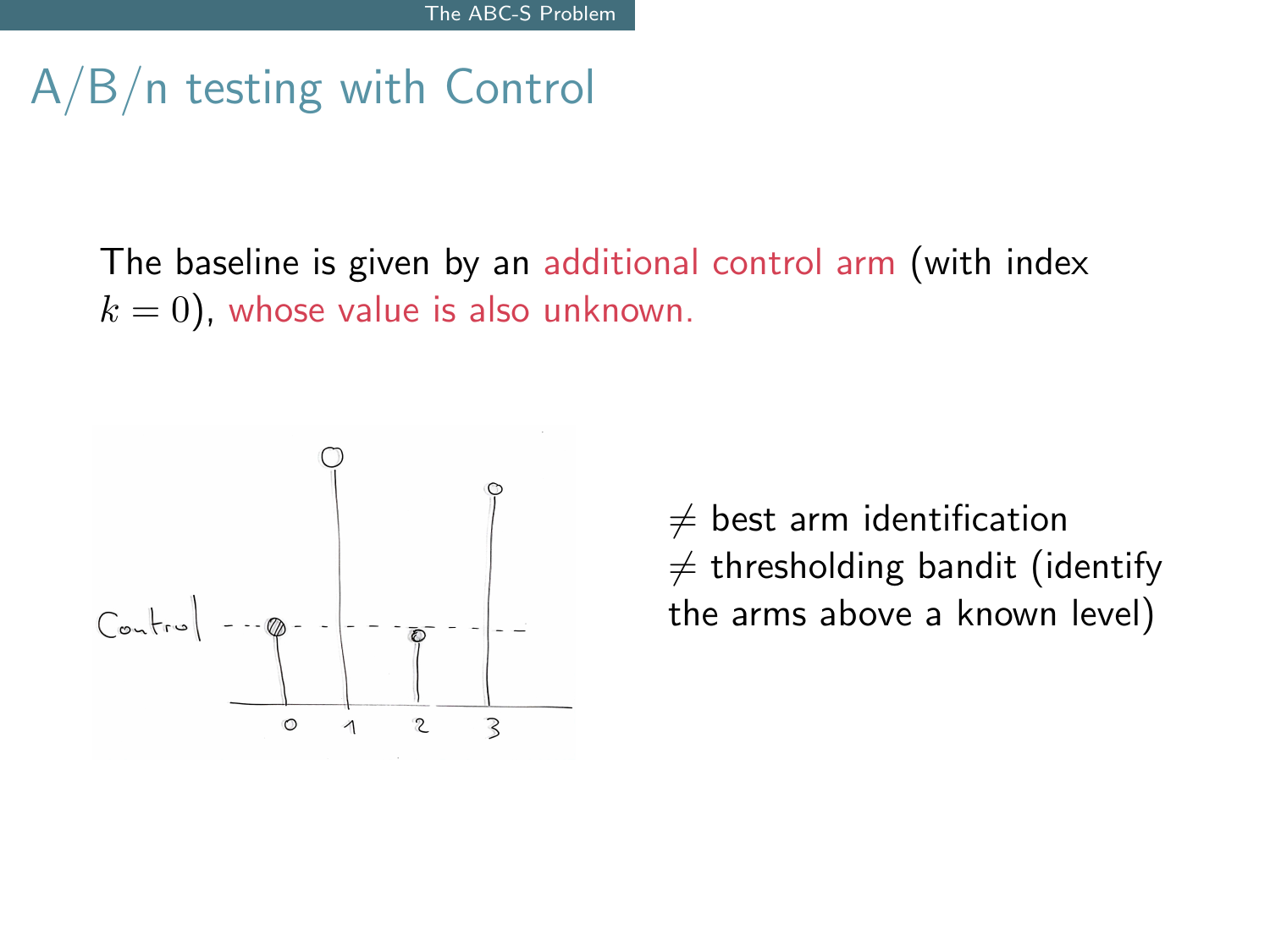# ...in the Presence of Subpopulations

The user at time t belongs to an subpopulation  $I_t \in \{1, \ldots, J\}$ .

 $\rightarrow \alpha_i$  natural proportion of subpopulation i



 $\rightarrow \beta = (\beta_i)_{i=1,...,J}$  are known user-defined population weights defining the value of an arm

$$
\mu_a = \sum_{i=1}^J \beta_i \mu_{a,i} .
$$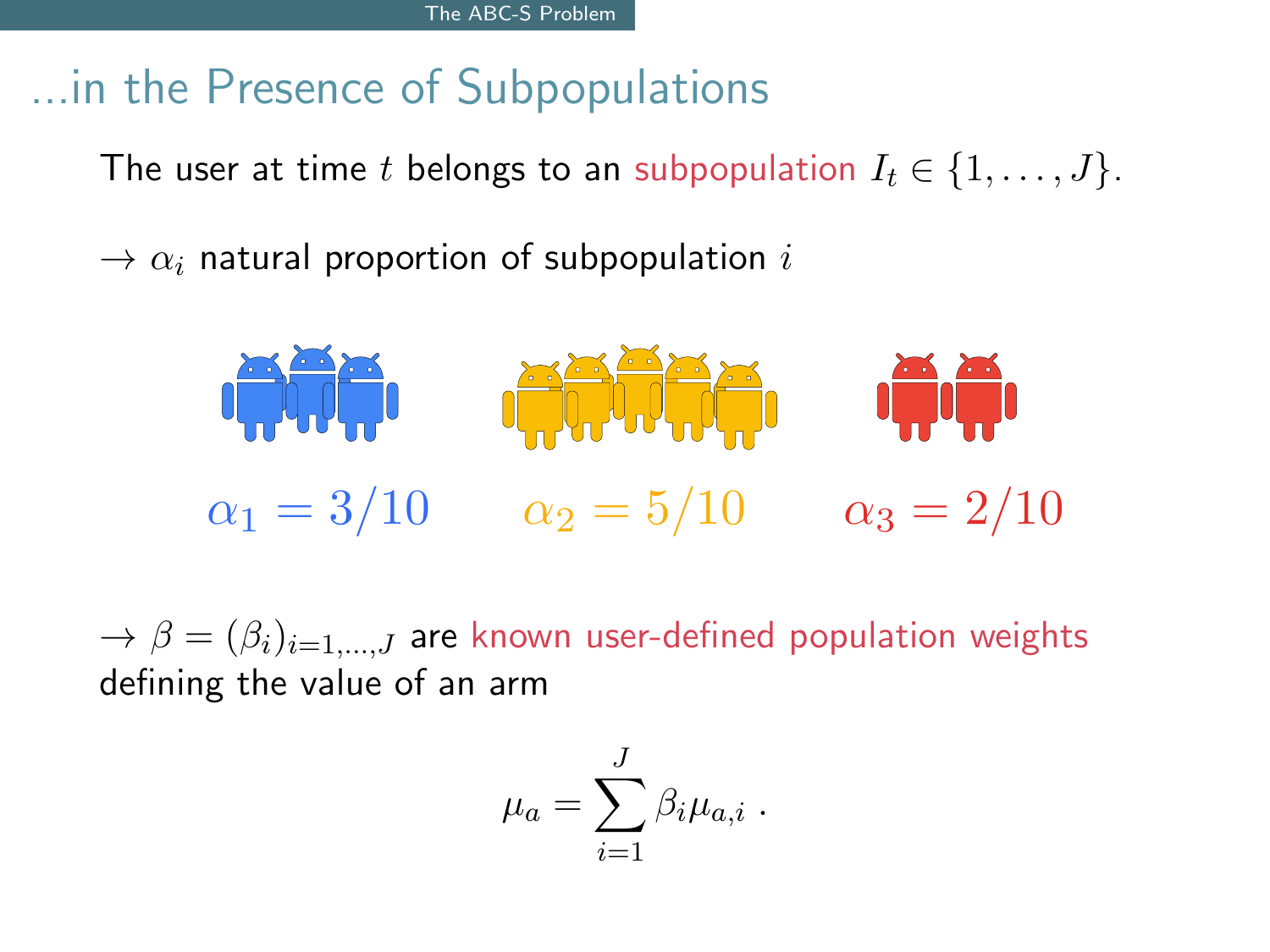## The ABC-S Problem

Objective: Identifying all the set of Arms that are Better than the Control in the presence of Subpopulations (ABC-S)

Formally, identification of

$$
\mathcal{S}_{\beta}(\boldsymbol{\mu}) = \left\{ a \in \{1,\ldots,K\} \text{ s.t } \sum_{i=1}^J \beta_i \mu_{a,i} > \sum_{i=1}^J \beta_i \mu_{0,i} \right\} .
$$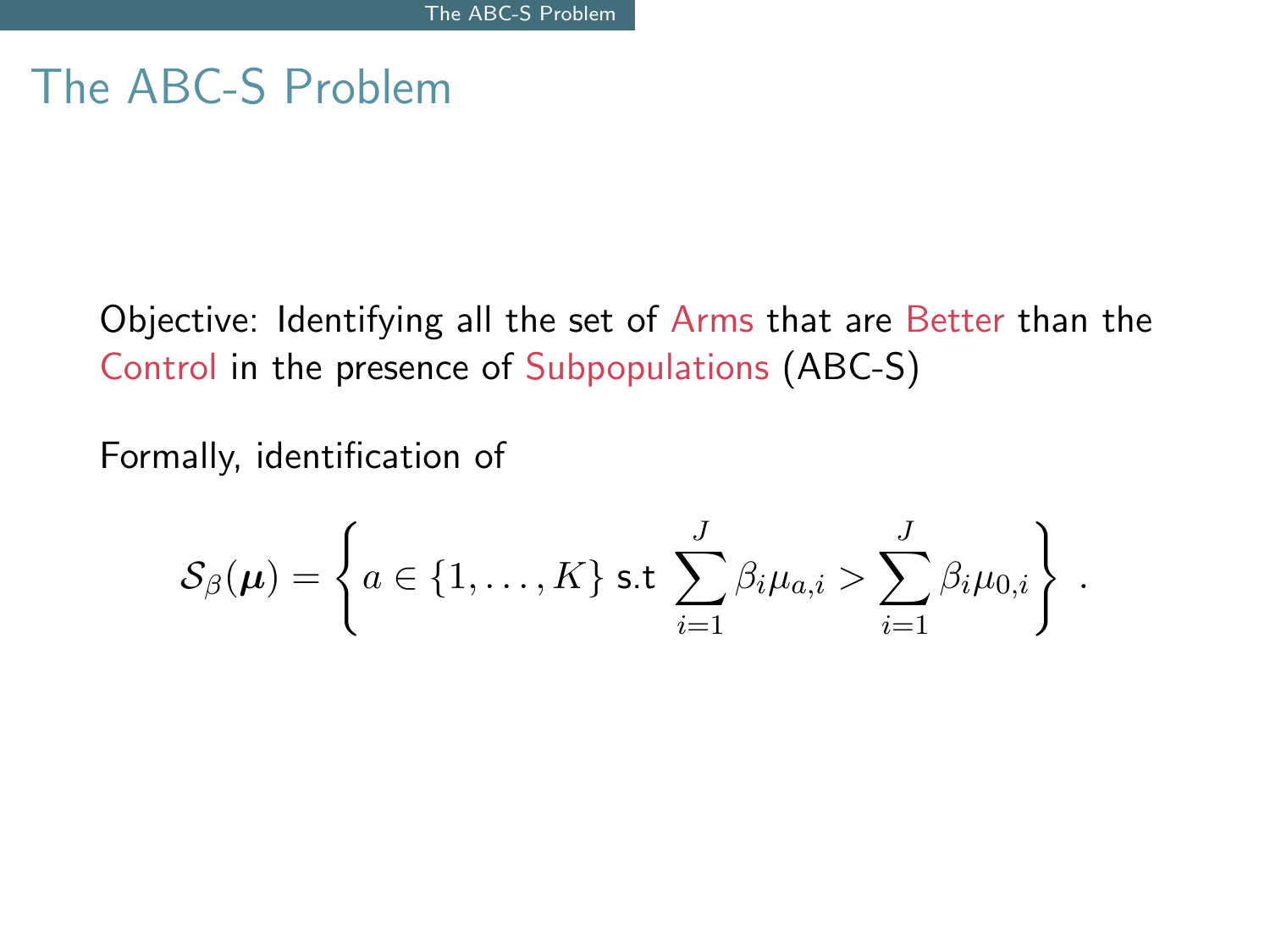## Use Cases

### Use case 1: Data with Known Seasonality Effects



Booking webpage data: click-through rate per 6 hours for 12 days.

Value of the variant  $a$ 

$$
\mu_a = \sum_{i=1}^4 \beta_i \mu_{a,i}
$$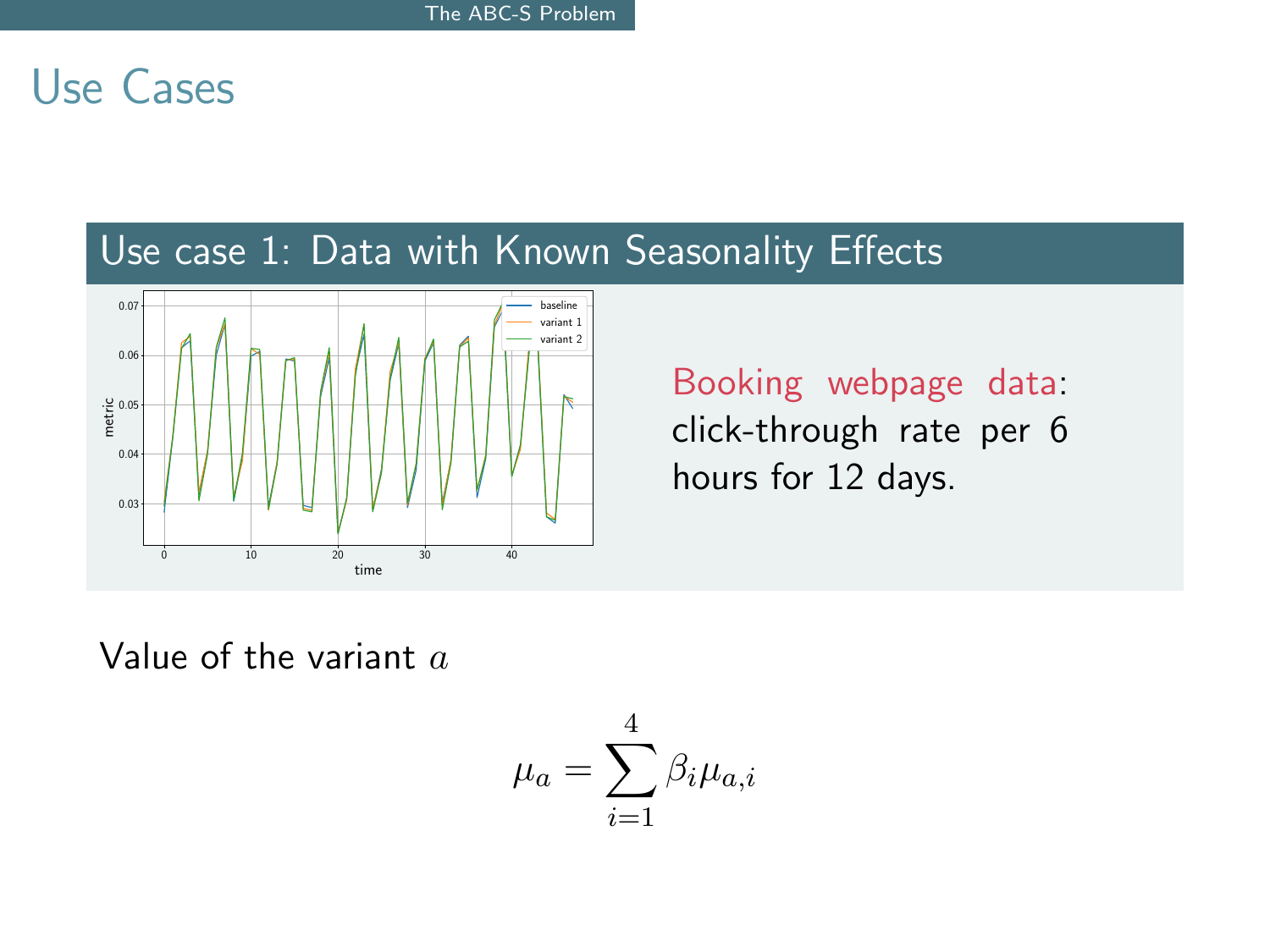## Use Cases

## Use case 2: Marketing



- Different subpopulations behave differently for the same product.
- The seller can value differently the subpopulations.

Value of the blue cap

 $\mu_a = \beta_1 \mu_{a,1} + \beta_2 \mu_{a,2} + \beta_3 \mu_{a,3}$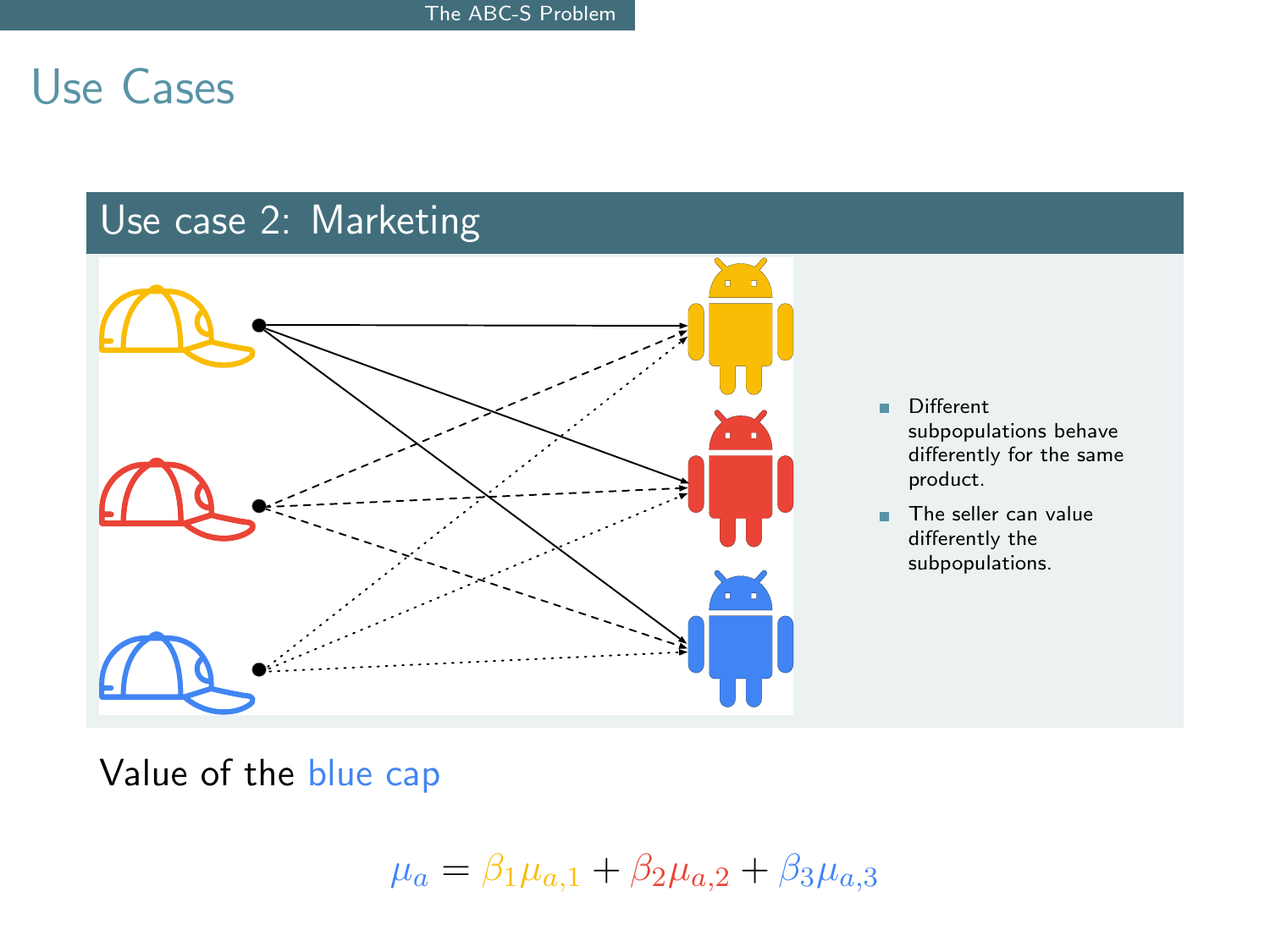## Modes of Interaction

#### Different modes of interaction with the subpopulations.

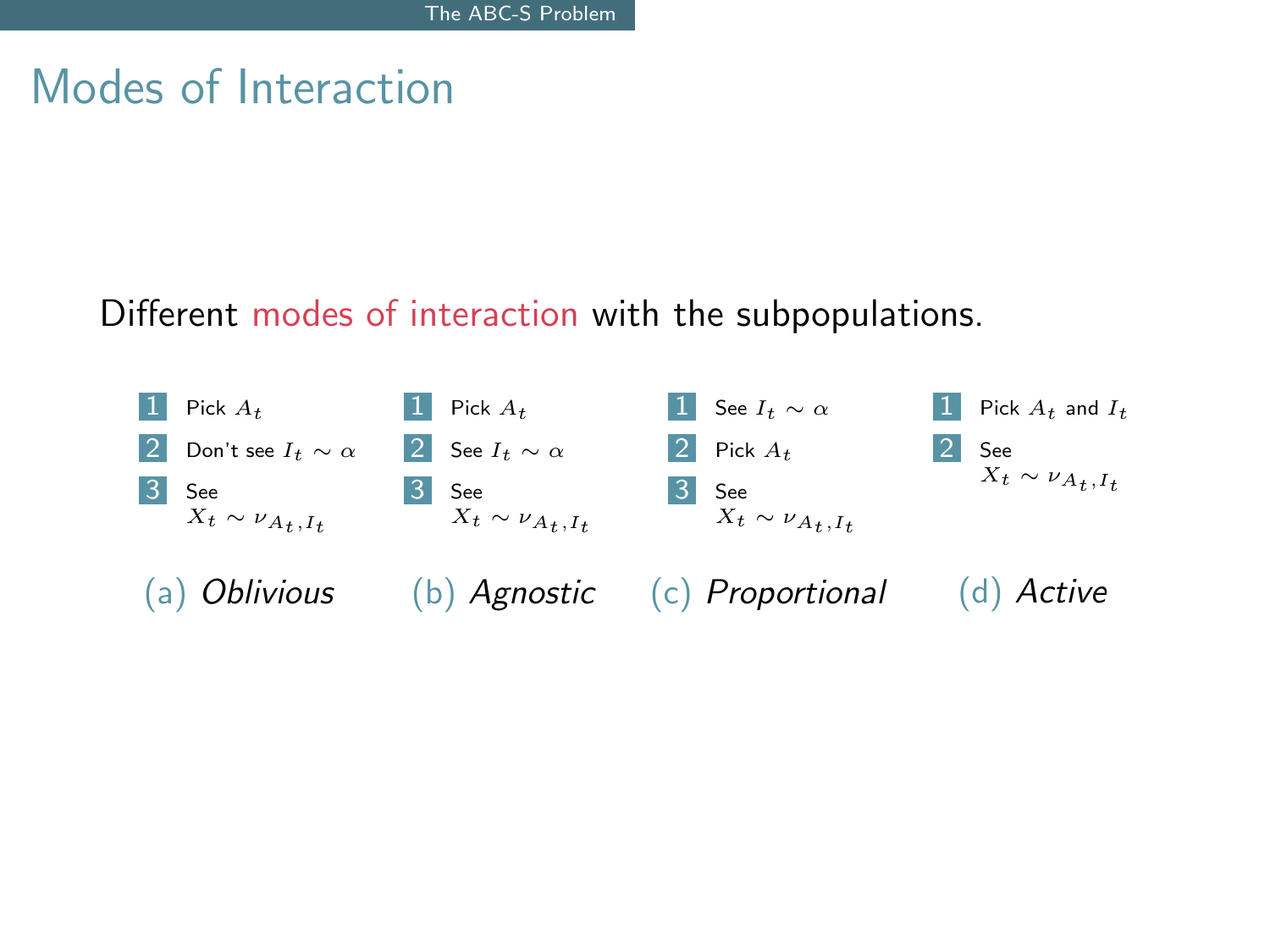<span id="page-9-0"></span>

### 2 [Complexity of the ABC-S Problem](#page-9-0)

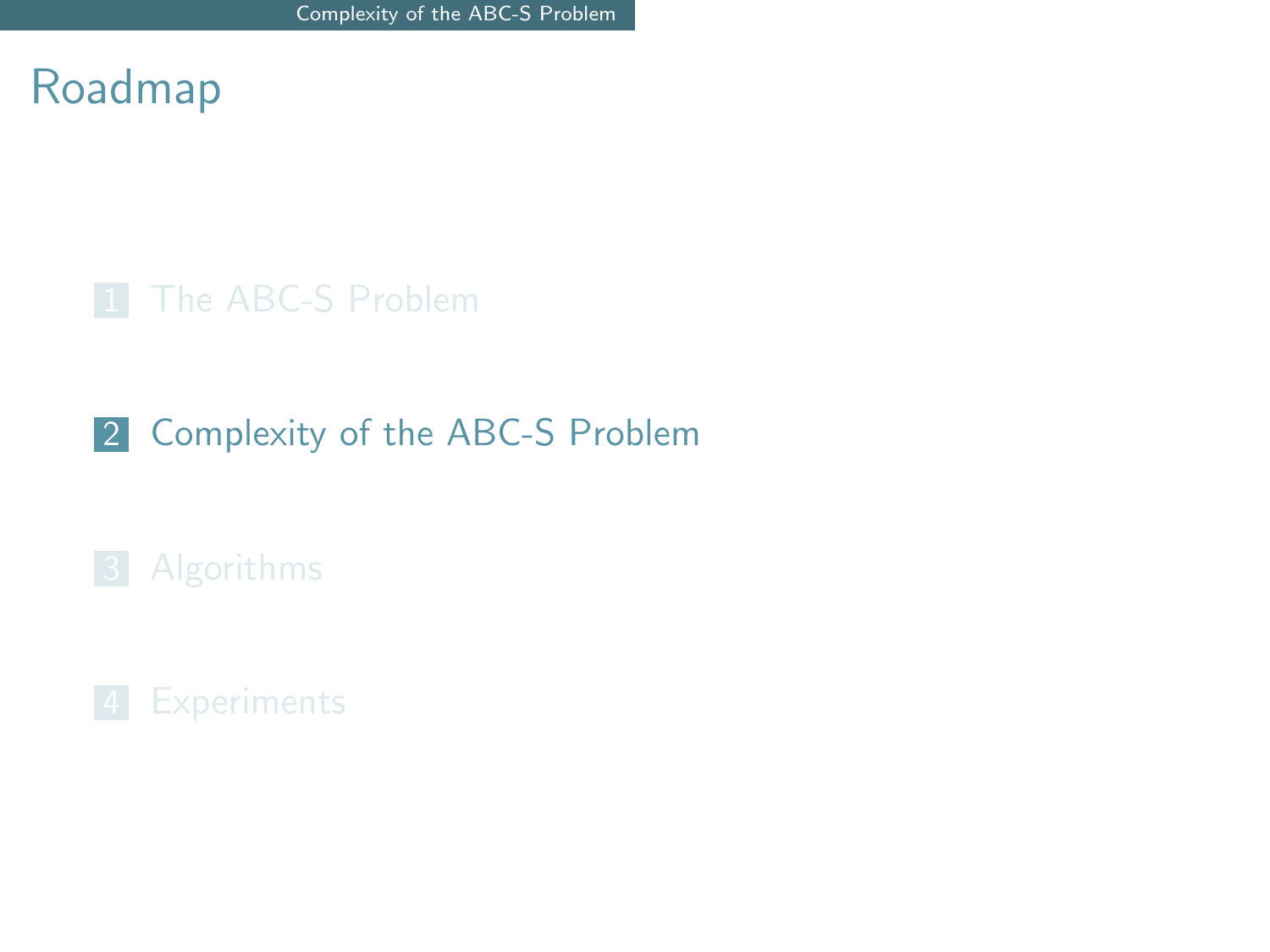### Theorem 1

For any strategy, the expected number of rounds for the ABC-S problem satisfies

$$
\liminf_{\delta \to 0} \frac{\mathbb{E}_{\mu}[\tau_{\delta}]}{\ln(1/\delta)} \geq T^{\star}(\mu)
$$
 (1)

where

$$
T^{\star}(\boldsymbol{\mu})^{-1} = \sup_{\mathbf{w}\in\mathcal{C}} \min_{b\neq 0} \inf_{\lambda\in\mathcal{L}:\lambda_0<\lambda_b} \sum_{a\in\{0,b\}} \sum_{i=1}^J w_{a,i} d(\mu_{a,i},\lambda_{a,i}) \qquad (2)
$$

- A min-max optimization problem (as usual) but with specific constraints through  $C$  in each mode
- Optimal weights  $w^* =$  target relative frequencies of draws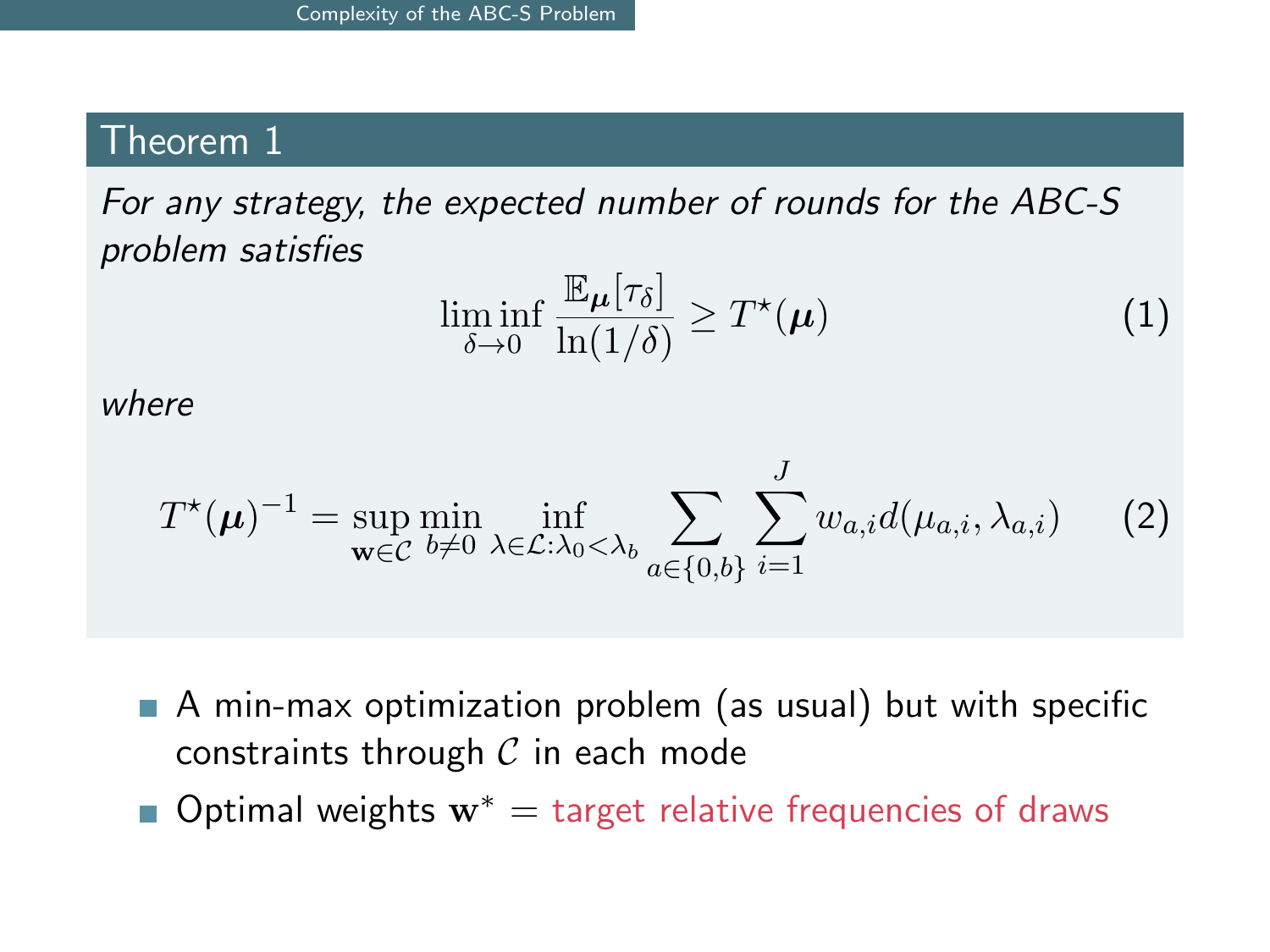[Complexity of the ABC-S Problem](#page-9-0)

## Link between characteristic problems.

### An interesting link

When  $\alpha = \beta$ , for all  $\mu$ 

$$
T^{\star}_{\rm active}({\pmb \mu}) \leq T^{\star}_{\rm proportional}({\pmb \mu}) \leq T^{\star}_{\rm agnostic}({\pmb \mu}) \leq T^{\star}_{\rm obvious}({\pmb \mu})
$$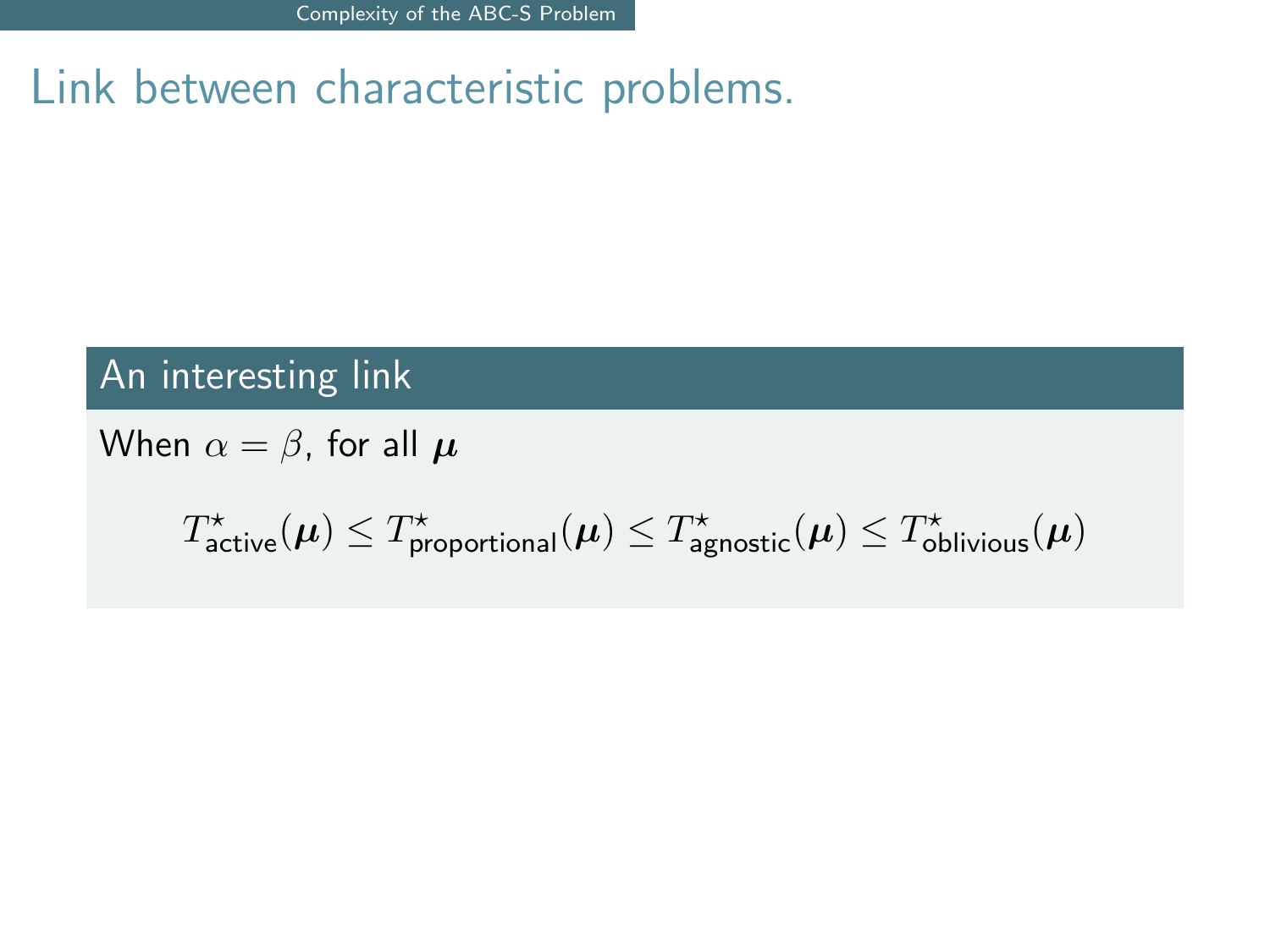## <span id="page-12-0"></span>Roadmap

### 1 [The ABC-S Problem](#page-1-0)

## 3 [Algorithms](#page-12-0)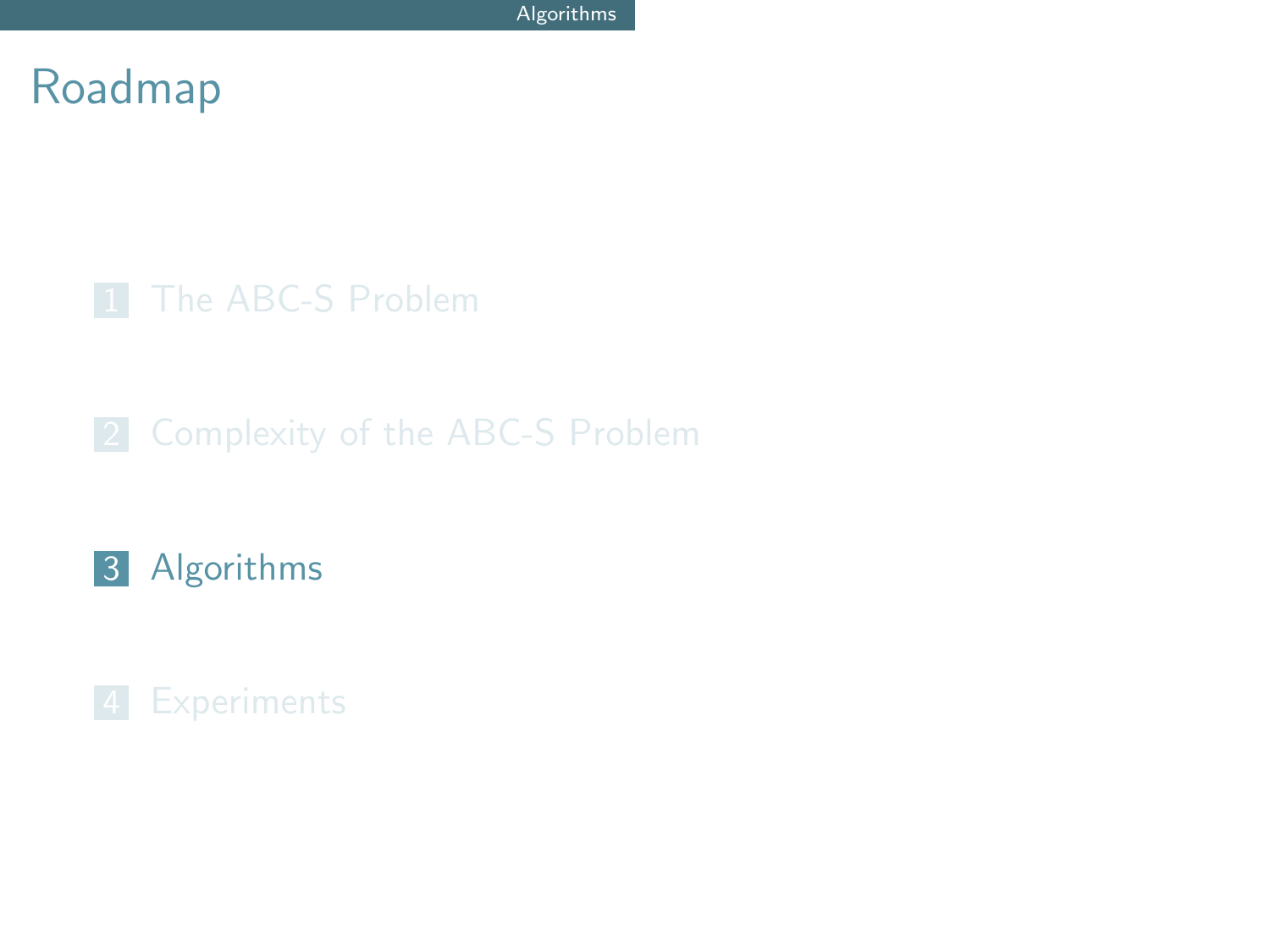## Track-and-Stop (T&S) Algorithm

For  $t > 1$ :

Sampling rule: given the current estimates

1 estimate the target weights  $w_t$ 

$$
\text{21 pick arm} \begin{cases} \text{active:} & (A_t, I_t) \in \text{argmax}_{a,i} N_{a,i}(t-1) - t \mathbf{w}_t(a, i) \\ \text{proportional:} & A_t \in \text{argmax}_a N_{a,I_t}(t-1) - t \alpha_{I_t} \mathbf{w}_t(a|I_t) \\ \text{agnostic:} & A_t \in \text{argmax}_a N_a(t-1) - t \mathbf{w}_t(a) \end{cases}
$$

Recommendation:  $\mathcal{S}(\hat{\boldsymbol{\mu}}_t) = \{a \in \{1, ..., K\} : \hat{\mu}_a(t) > \hat{\mu}_0(t)\}\$ at confidence level  $\hat{\delta}_t = \min\{\delta \in (0,1)|\Lambda(t) \geq \beta(t,\delta)\}\$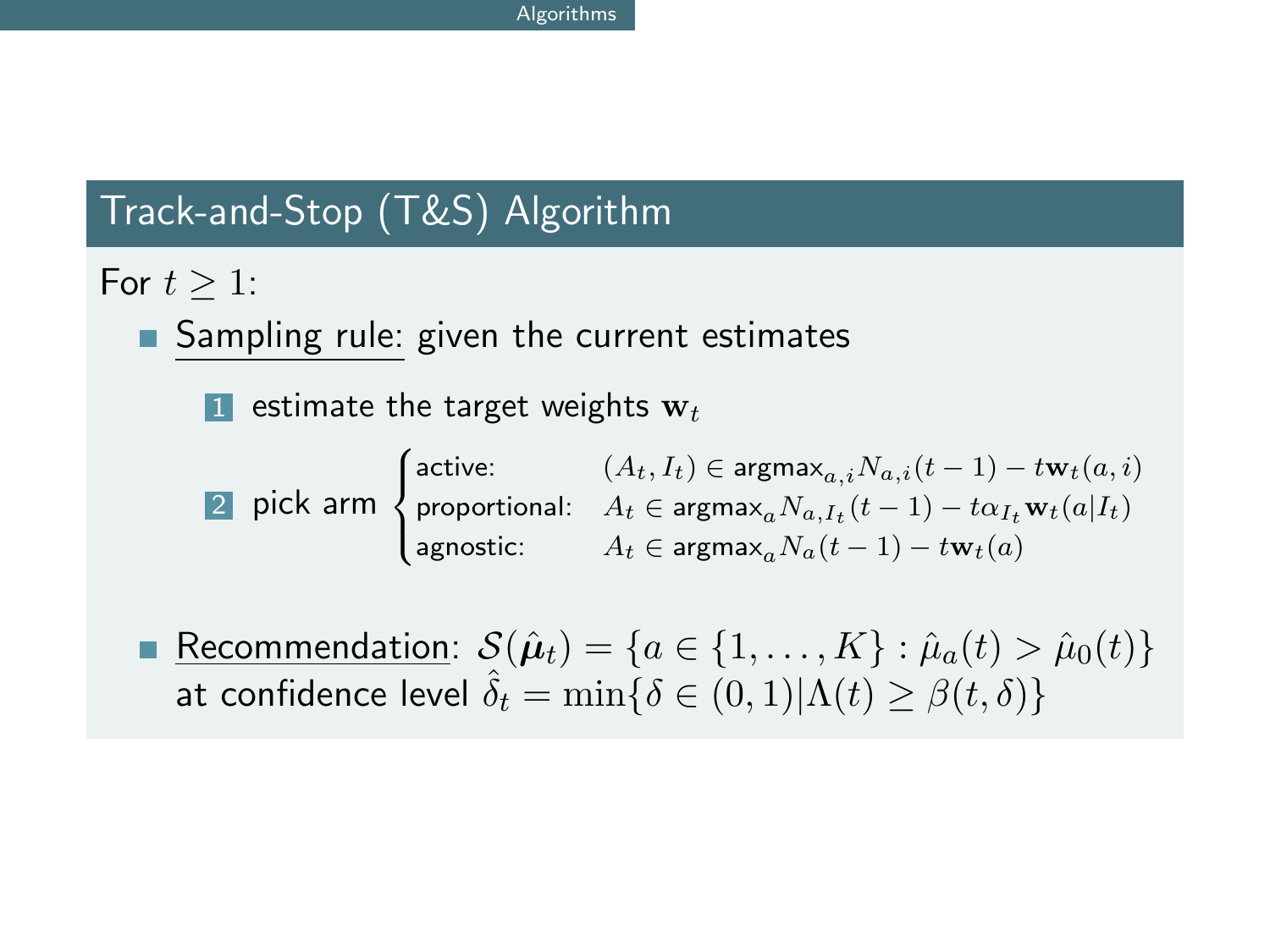#### Theorem 2

For  $\beta(t,\delta)=6J\ln\ln t+\ln\frac{1}{\delta}+K+2J\cdot O(\ln\ln\frac{1}{\delta})$ , T&S is safely calibrated:

$$
\forall \mu \in \mathcal{L}, \ \forall \delta \in (0,1), \quad \mathbb{P}_{\mu} \left( \exists t \geq 1 : \hat{\mathcal{S}}_t \neq \mathcal{S}(\mu) \ \cap \ \hat{\delta}_t \leq \delta \right) \leq \delta \ .
$$
\n(3)

In practice:  $\ln((1 + \ln t)/\delta)$  works well.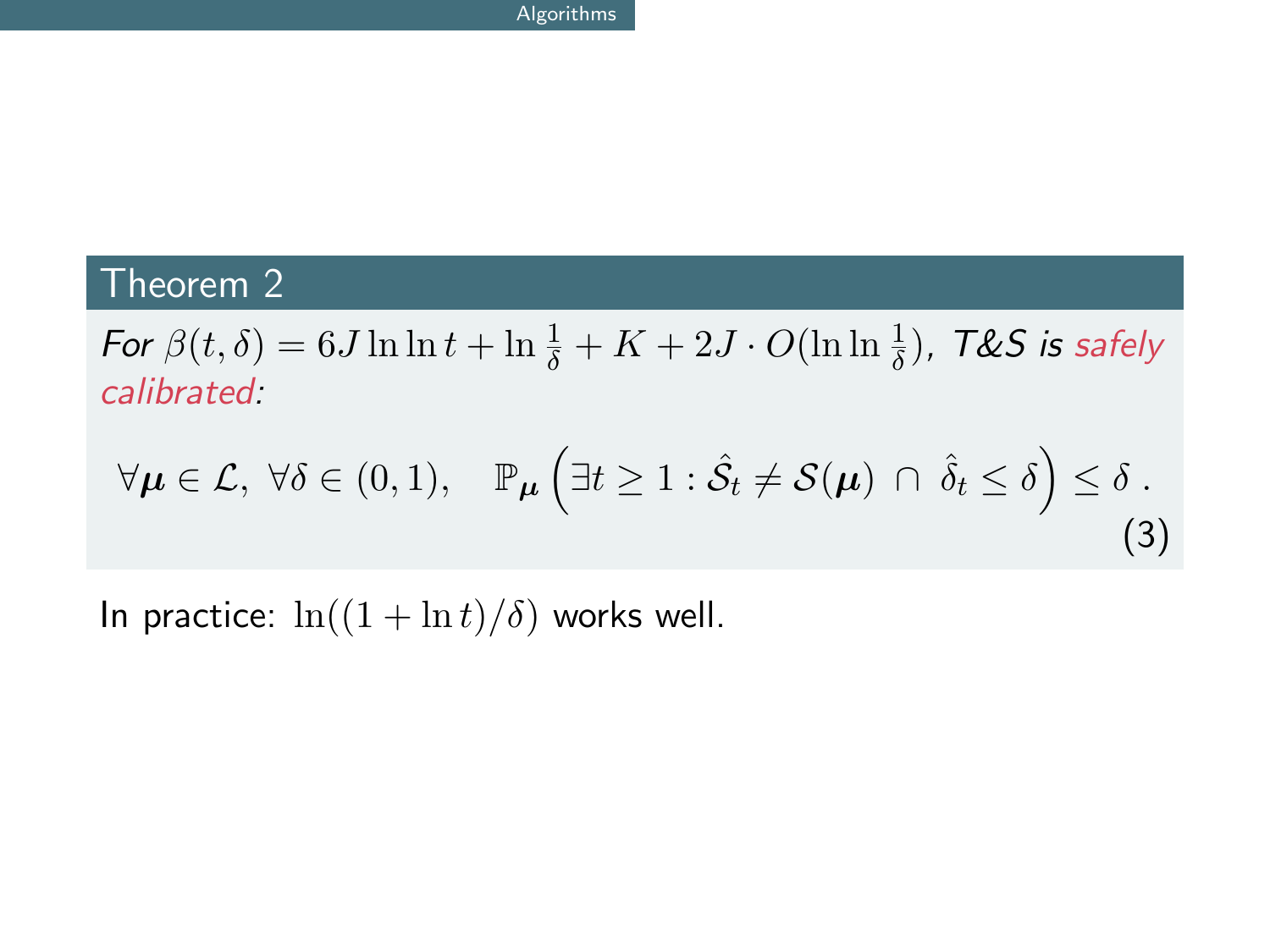## <span id="page-15-0"></span>Roadmap

### 1 [The ABC-S Problem](#page-1-0)

### 4 [Experiments](#page-15-0)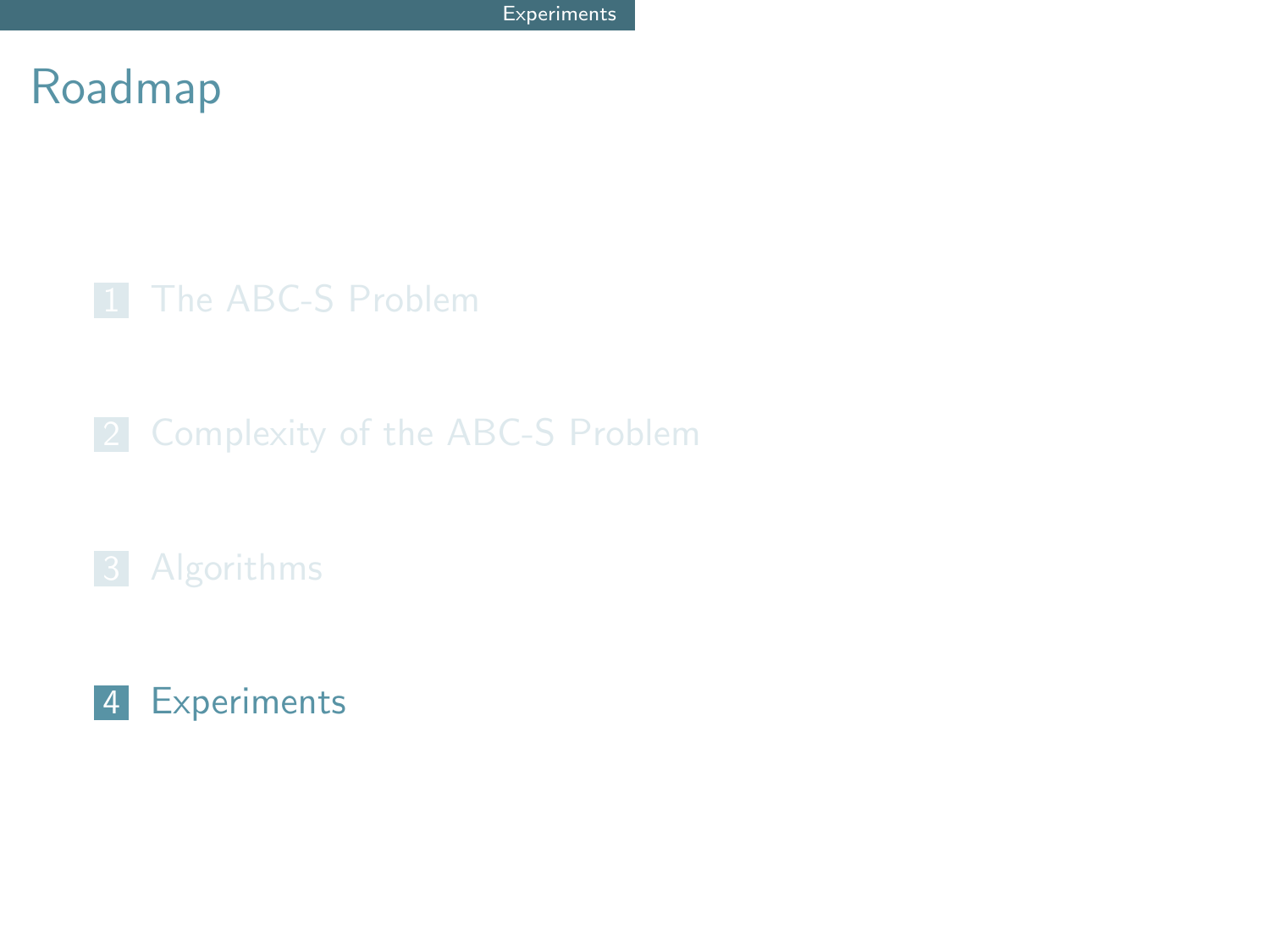## Numerical Results



Figure: (Left) Risk assessment calibration on a log-log scale. (Right) Stopping time boxplot for  $\mu = [0.1\,0.4\,0.3; 0.2\,0.5\,0.2; 0.5\,0.1\,0.1]$  when  $\beta = [1/3, 1/3, 1/3], \alpha = [0.4, 0.5, 0.1]$  with Bernoulli distributions.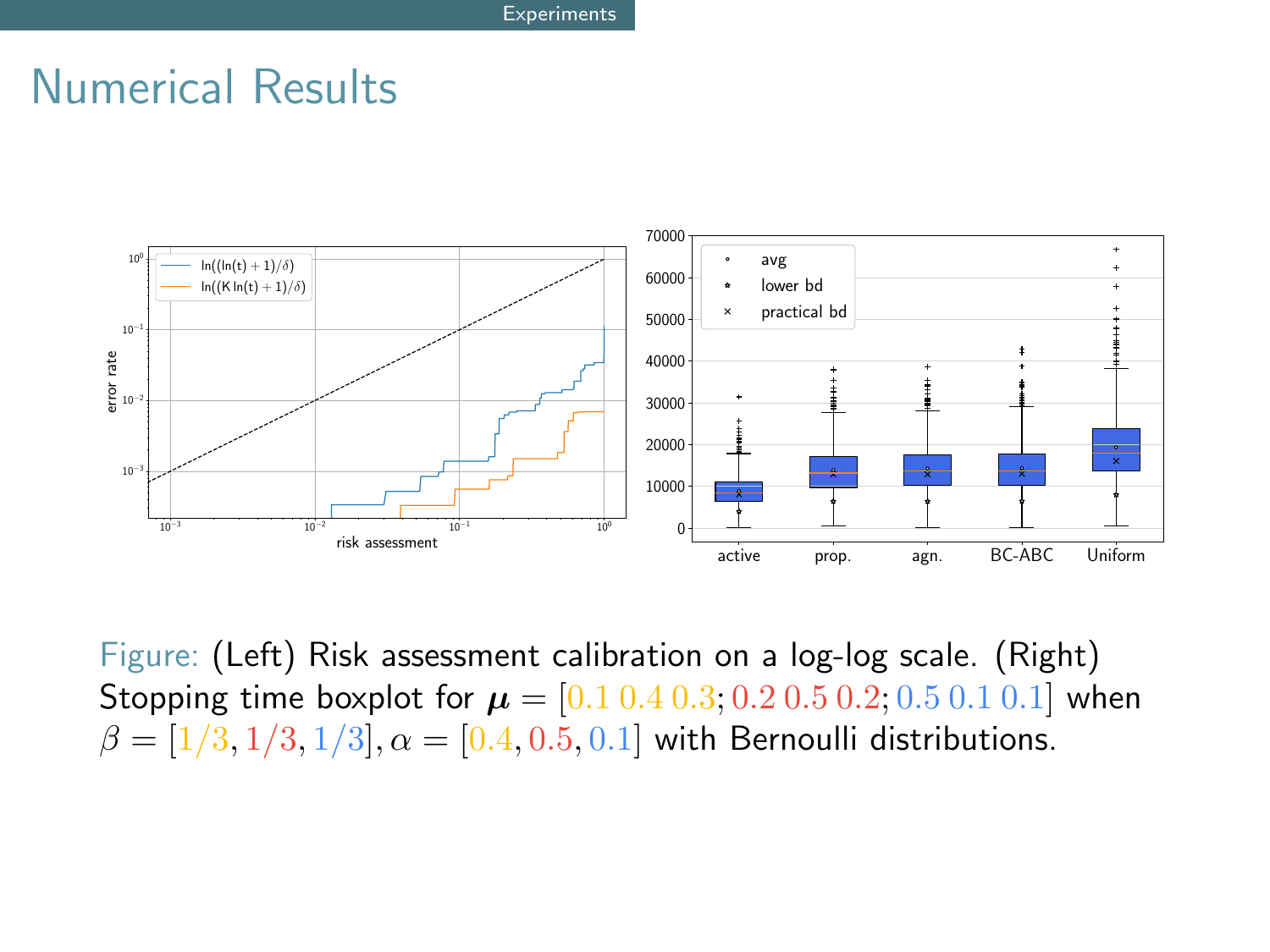## Real Data Experiment